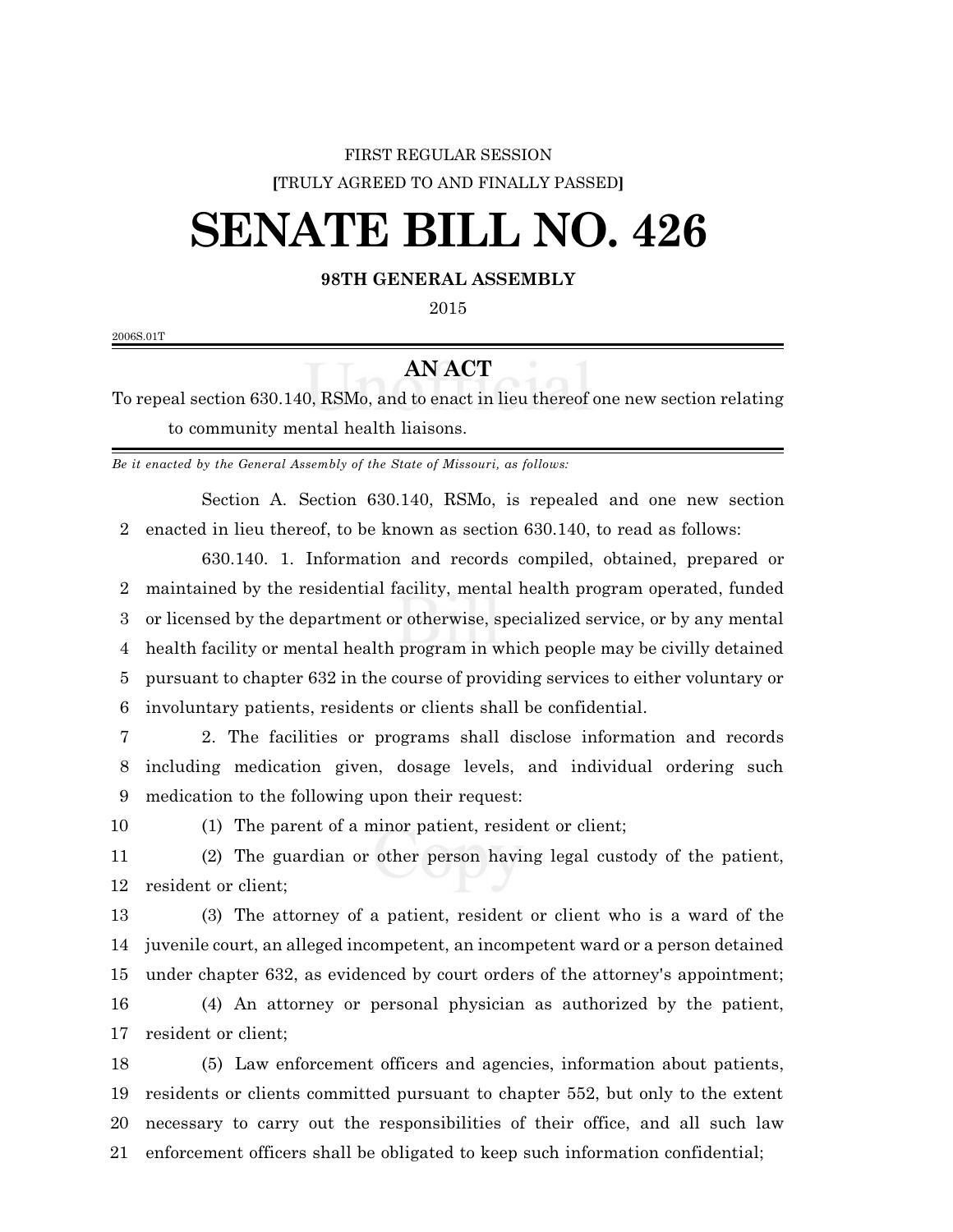(6) The entity or agency authorized to implement a system to protect and advocate the rights of persons with developmental disabilities under the provisions of 42 U.S.C. Sections 15042 to 15044. The entity or agency shall be able to obtain access to the records of a person with developmental disabilities who is a client of the entity or agency if such person has authorized the entity or agency to have such access; and the records of any person with developmental disabilities who, by reason of mental or physical condition is unable to authorize the entity or agency to have such access, if such person does not have a legal guardian, conservator or other legal representative, and a complaint has been received by the entity or agency with respect to such person or there is probable cause to believe that such person has been subject to abuse or neglect. The entity or agency obtaining access to a person's records shall meet all requirements for confidentiality as set out in this section;

 (7) The entity or agency authorized to implement a system to protect and advocate the rights of persons with mental illness under the provisions of 42 U.S.C. 10801 shall be able to obtain access to the records of a patient, resident or client who by reason of mental or physical condition is unable to authorize the system to have such access, who does not have a legal guardian, conservator or other legal representative and with respect to whom a complaint has been received by the system or there is probable cause to believe that such individual has been subject to abuse or neglect. The entity or agency obtaining access to a person's records shall meet all requirements for confidentiality as set out in this section. The provisions of this subdivision shall apply to a person who has a significant mental illness or impairment as determined by a mental health professional qualified under the laws and regulations of the state;

 (8) To mental health coordinators, but only to the extent necessary to carry out their duties under chapter 632**;**

 **(9) To individuals, designated by the department of mental health as community mental health liaisons, for the purpose of coordination of care and services**.

 3. The facilities or services may disclose information and records under any of the following:

(1) As authorized by the patient, resident or client;

 (2) To persons or agencies responsible for providing health care services to such patients, residents or clients as permitted by the federal Health Insurance Portability and Accountability Act of 1996 (HIPAA), as amended;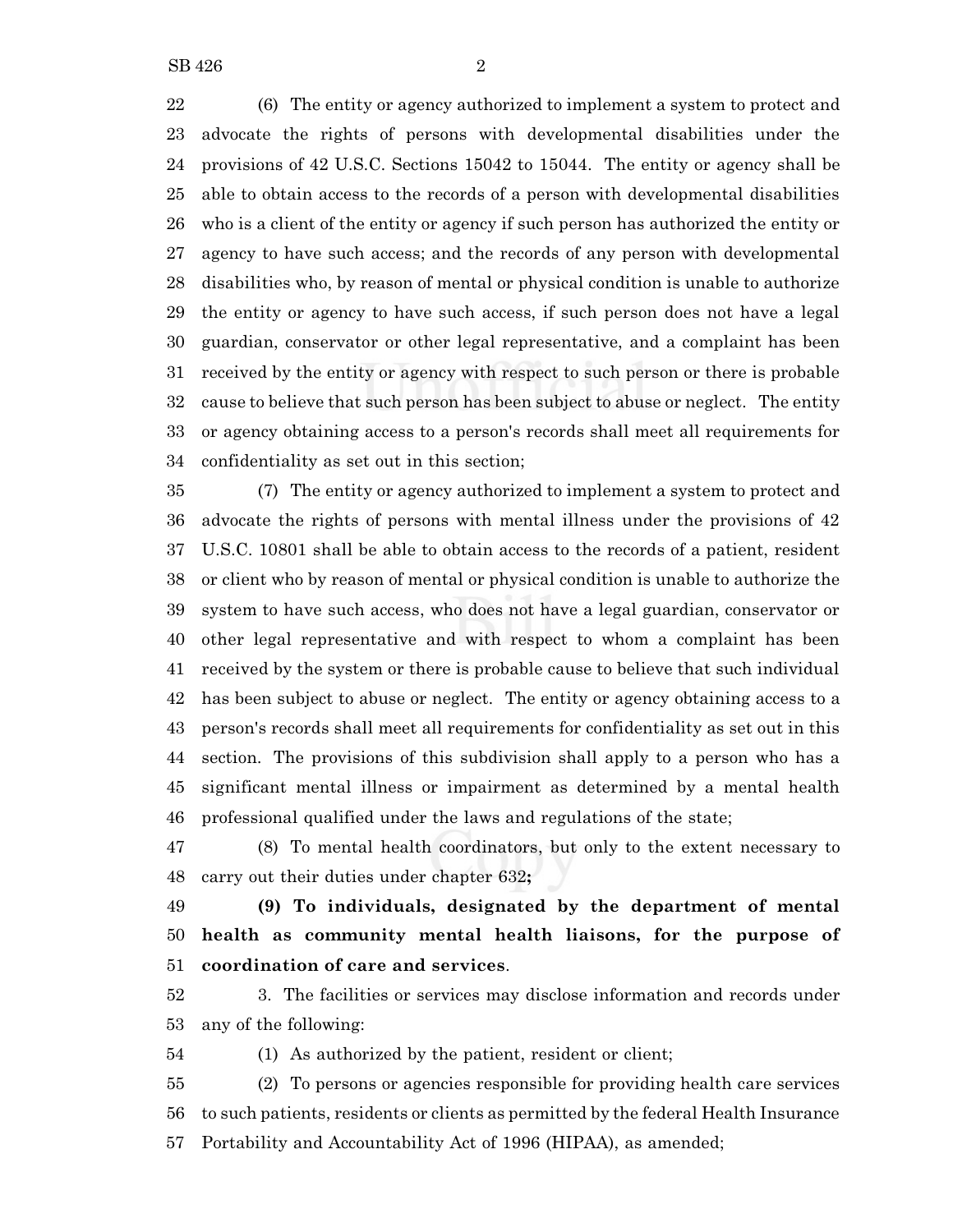(3) To the extent necessary for a recipient to make a claim or for a claim to be made on behalf of a recipient for aid or insurance;

 (4) To qualified personnel for the purpose of conducting scientific research, management audits, financial audits, program evaluations or similar studies; provided, that such personnel shall not identify, directly or indirectly, any individual patient, resident or client in any report of such research, audit or evaluation, or otherwise disclose patient, resident or client identities in any manner;

 (5) To the courts as necessary for the administration of chapter 211, 475, 552, or 632;

 (6) To law enforcement officers or public health officers, but only to the extent necessary to carry out the responsibilities of their office, and all such law enforcement and public health officers shall be obligated to keep such information confidential;

 (7) Pursuant to an order of a court or administrative agency of competent jurisdiction;

 (8) To the attorney representing petitioners, but only to the extent necessary to carry out their duties under chapter 632;

 (9) To the department of social services or the department of health and senior services as necessary to report or have investigated abuse, neglect, or rights violations of patients, residents, or clients;

 (10) To a county board established pursuant to sections 205.968 to 205.972, RSMo 1986, but only to the extent necessary to carry out their statutory responsibilities. The county board shall not identify, directly or indirectly, any individual patient, resident or client;

 (11) To parents, legal guardians,treatment professionals, lawenforcement officers, and other individuals who by having such information could mitigate the likelihood of a suicide. The facility treatment team shall have determined that the consumer's safety is at some level of risk**;**

 **(12) To individuals, designated by the department of mental health as community mental health liaisons, for the purpose of coordination of care and services**.

 4. The facility or program shall document the dates, nature, purposes and recipients of any records disclosed under this section and sections 630.145 and 630.150.

5. The records and files maintained in any court proceeding under chapter